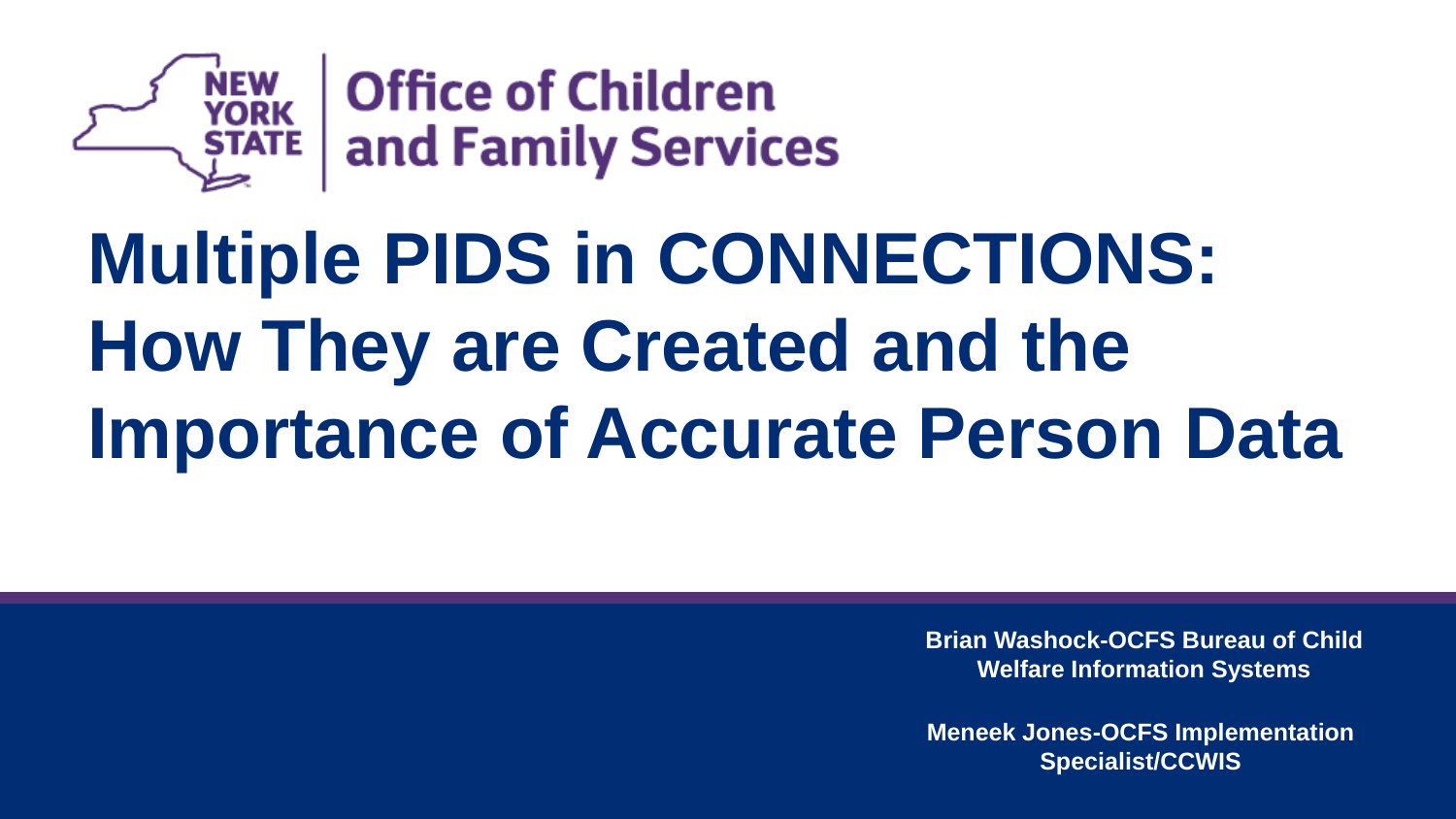## **CONNECTIONS Areas**

- **CPS Intake**
- **INV/FAR**
- **Family Services Intake**
- **FAD**
- **FSS**



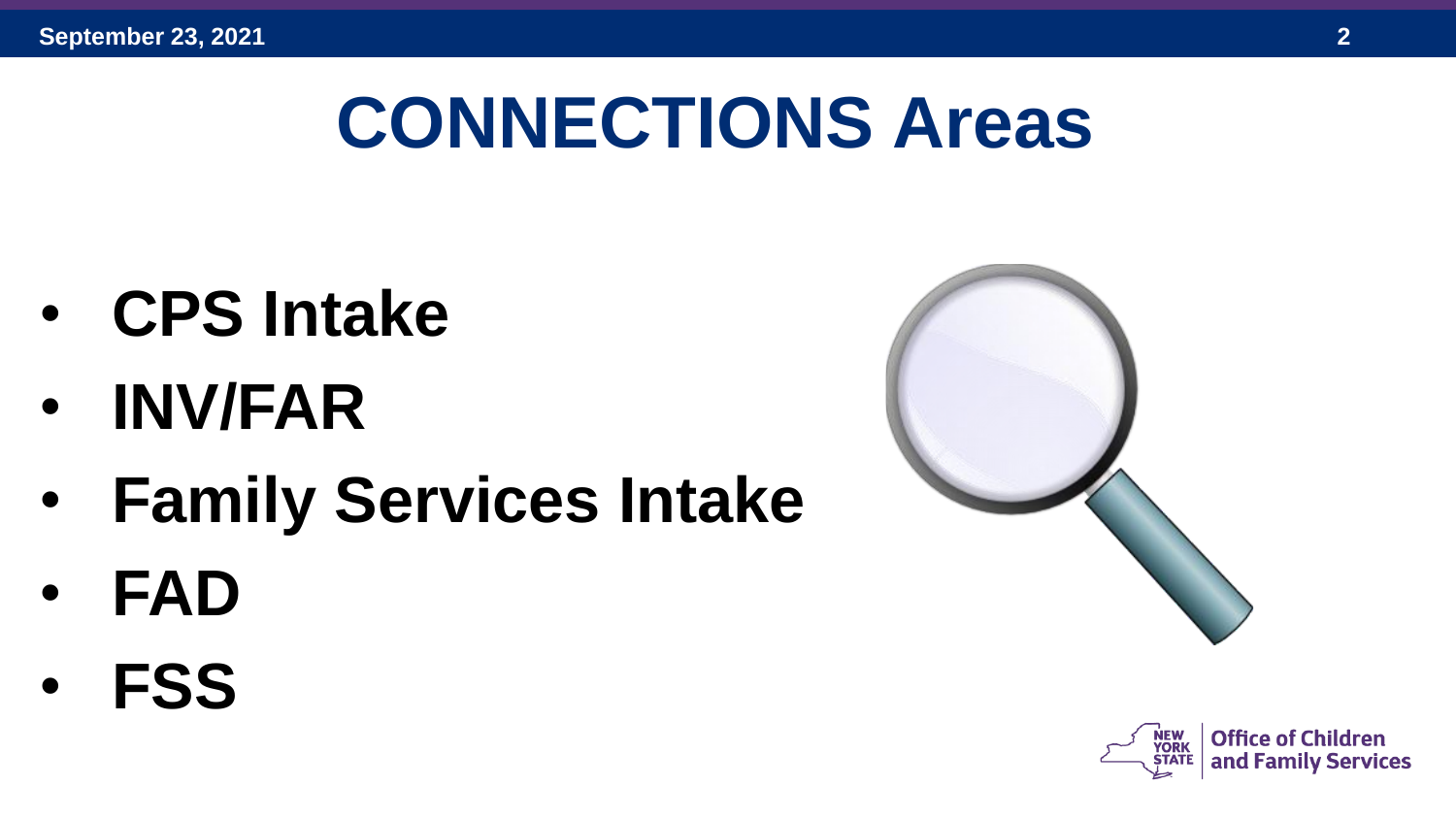## **CONNECTIONS Users**

Statewide Central Register (SCR) staff

Local District staff

Voluntary Agency **Staff** 

#### All have a role in reducing multiple PIDS!!

oxygen



**State** 

staff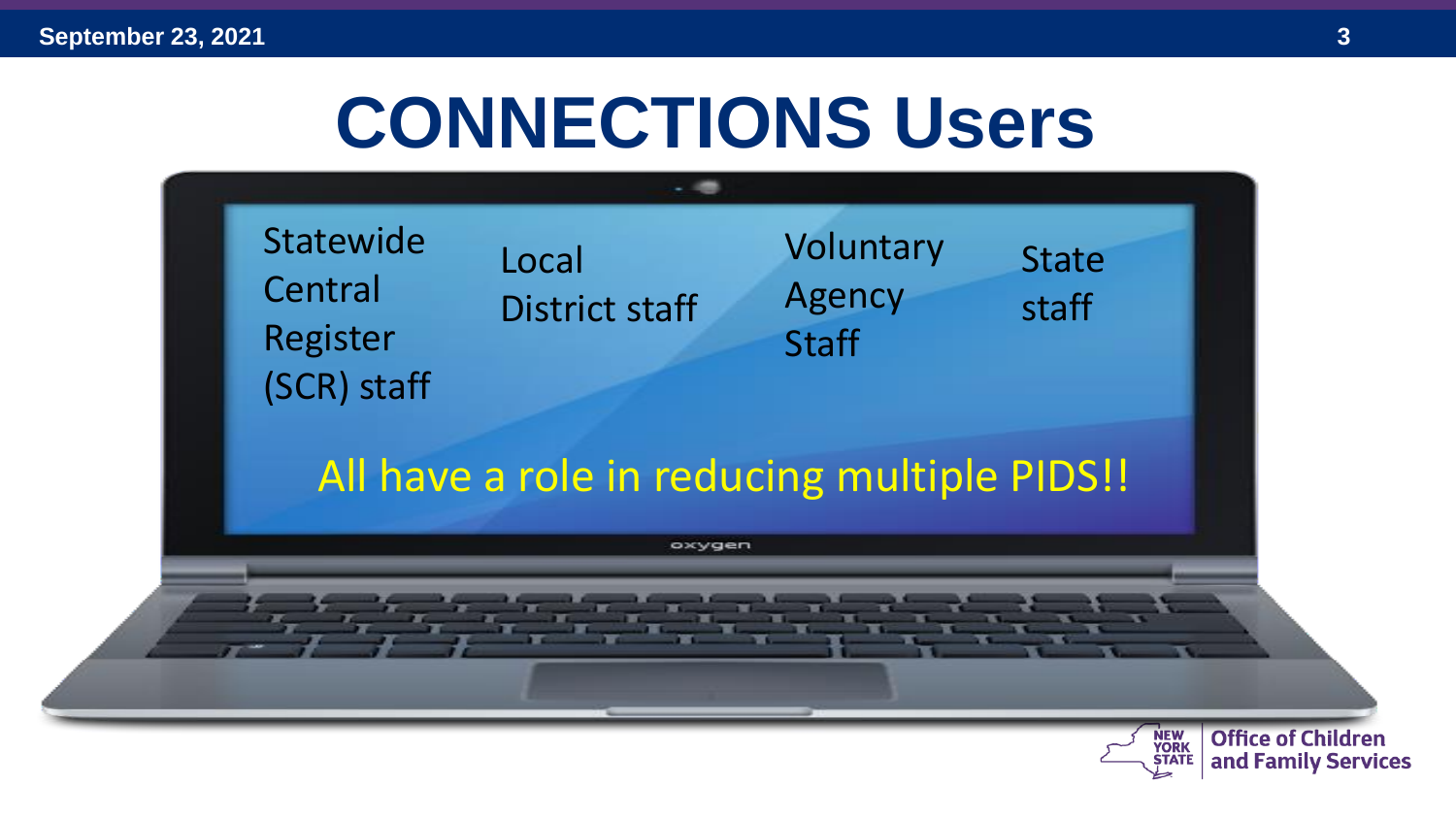# **What is a Multiple PID?**



- **Every person in CONNECTIONS is assigned a Person ID (PID) number when added to a stage in CONNECTIONS. This is a unique identifier used to track all information about a single person.**
- **A new PID should only be created by users of CONNECTIONS when a person is added to a stage in CONNECTIONS, and they have no known history in the database.**

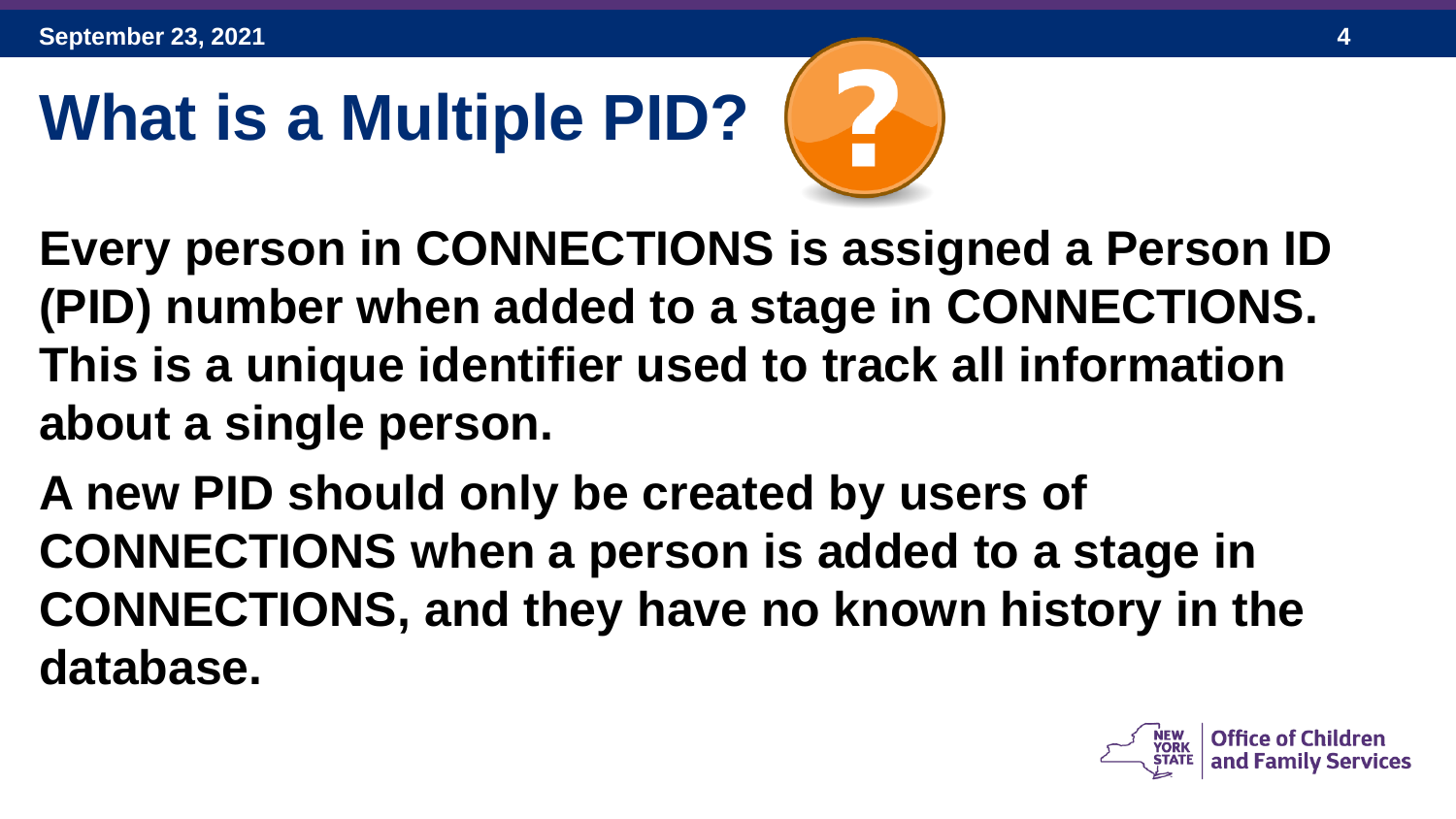# **What is a Multiple PID?**



- **A multiple PID is when a new PID is created in CONNECTIONS and that person already exists in CONNECTIONS**
- Multiple PIDS are being created in CONNECTIONS on a daily basis, when that person already exists

# Why is this a problem?

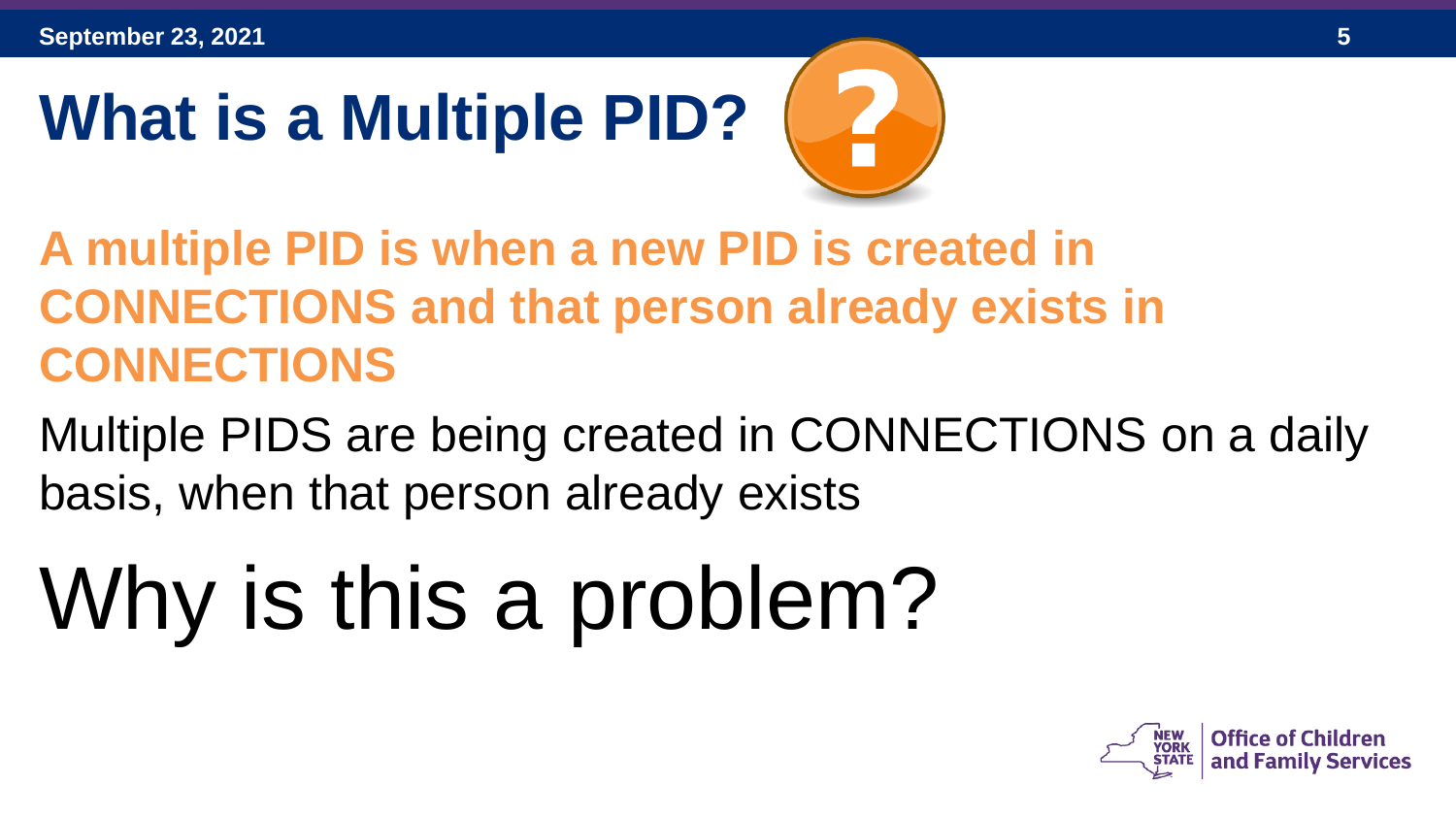#### **The Importance of a Single PID**

#### **Child Safety and Providing Quality Service**

- A child is placed with an unsafe family resource/Foster Care whose history is not found due to multiple PIDS
- A CPS investigator misses a home member's history of violence
- Duplication of services

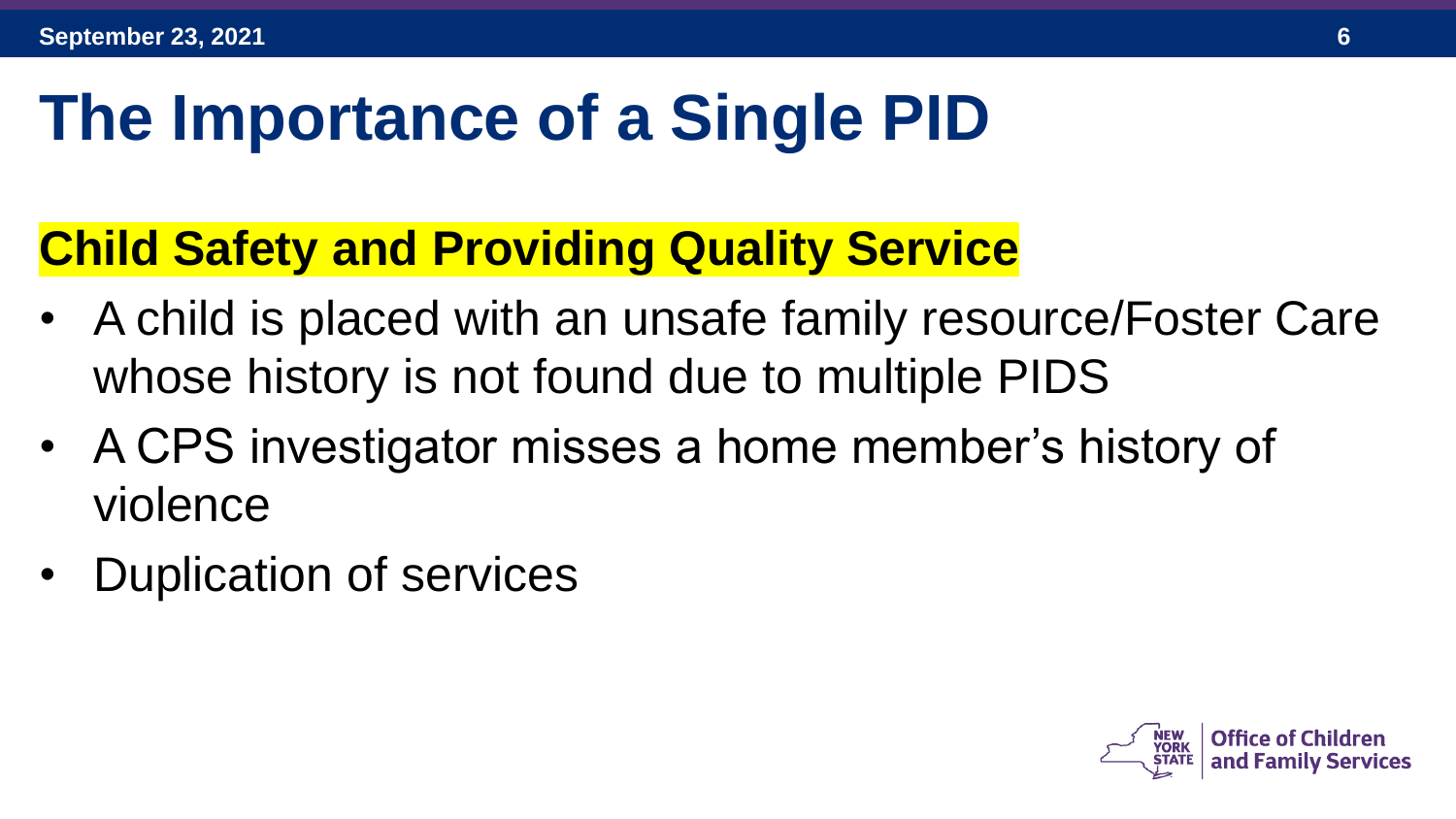#### **CPS Intake**

The SCR enters all persons residing in the home and legally responsible for the children on the intake report. CONNECTIONS performs a search on each person and if their identity is confirmed, the SCR performs a Person Relate, which will give the person listed on the report the PID of a person found in the database.



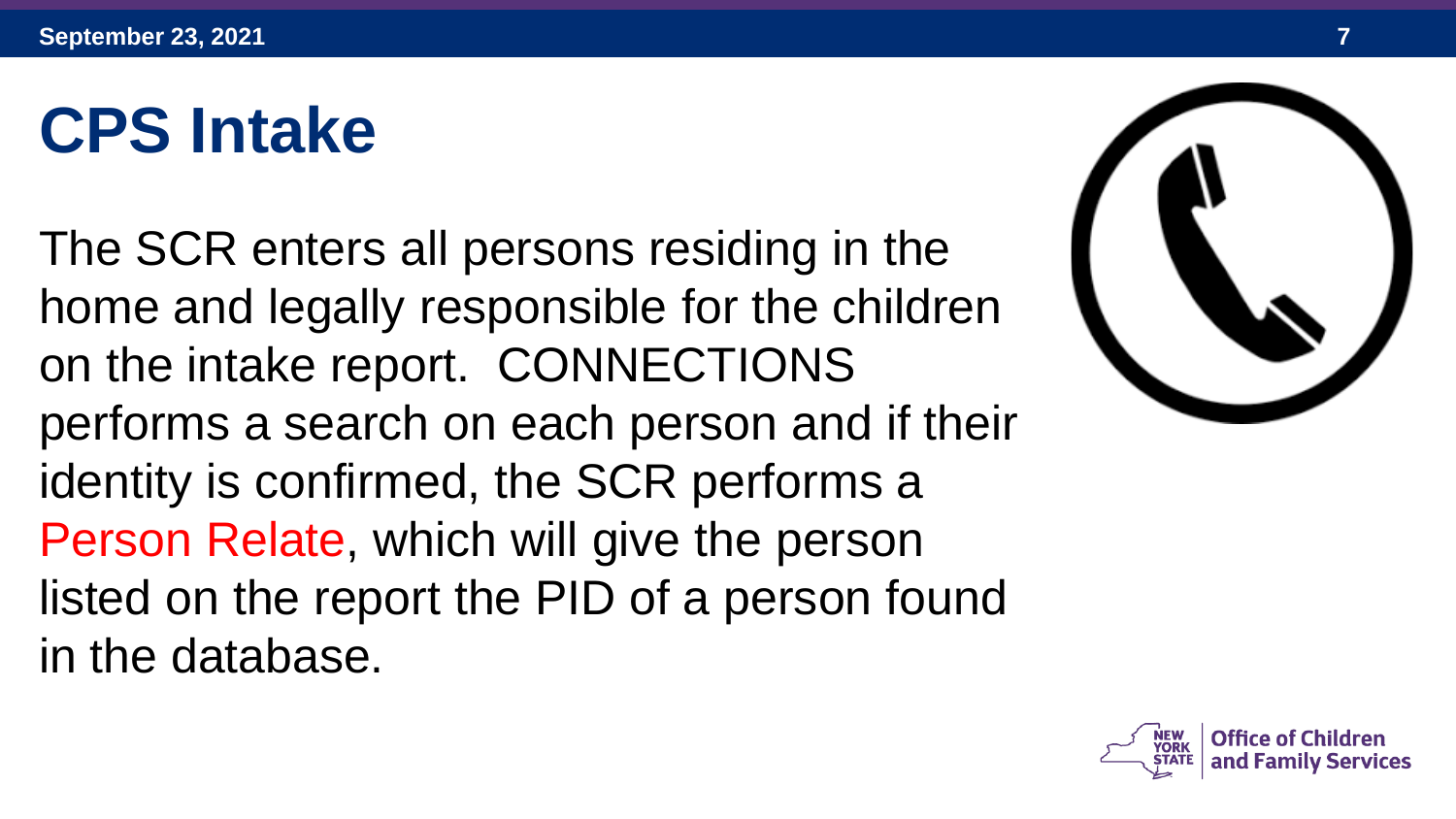#### **CPS Intake**

- If multiple PIDS are found, the SCR cannot merge PIDS. In this case, the SCR will Relate to the PID with the most history and list any multiple or possible PIDS in the intake checklist.
- At times, the SCR will have little to no information on a person's identity and must enter "unknown" as the person first and or last name.
- When this happens, a multiple PID is created!

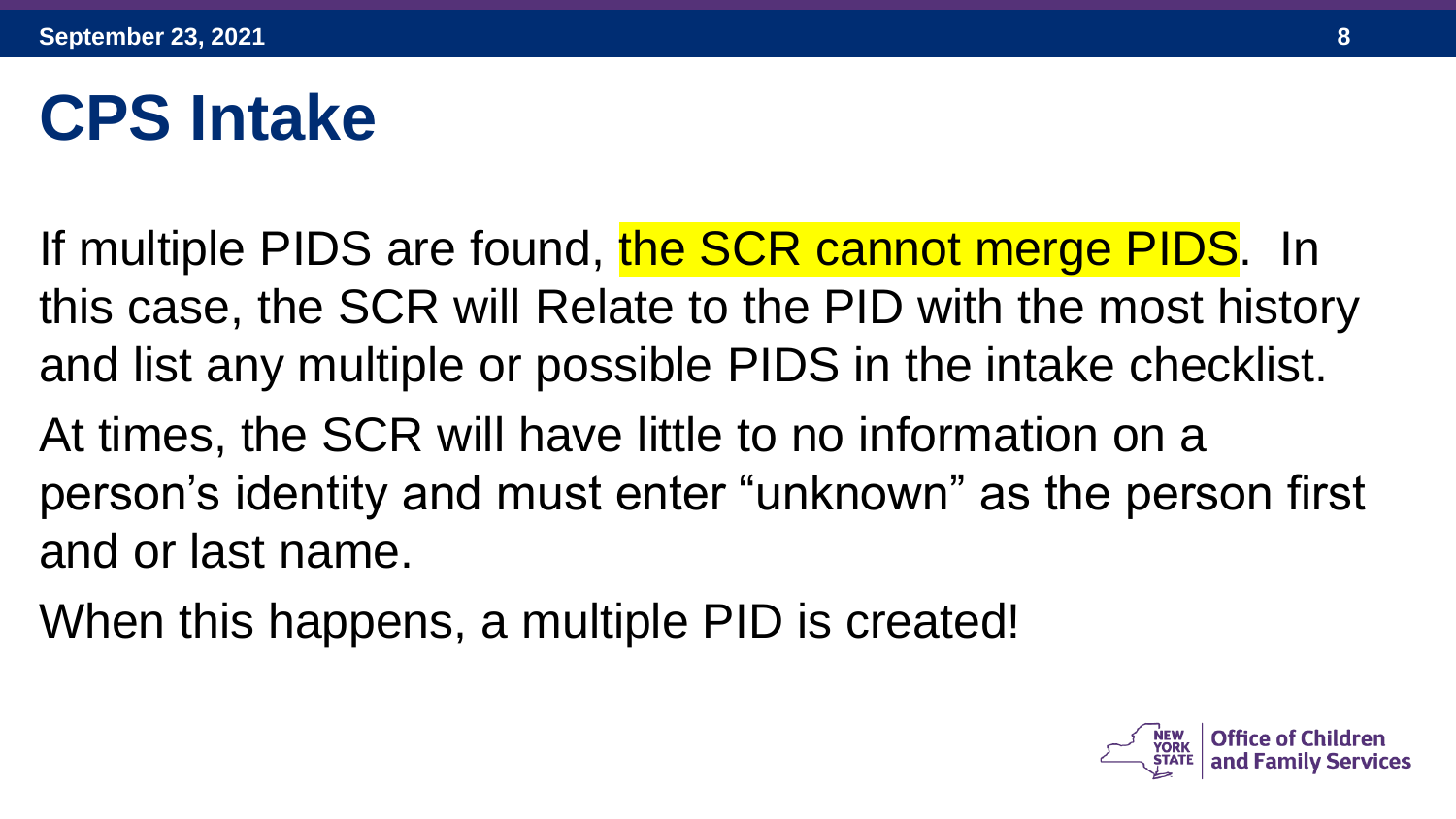#### **CPS Intake Checklist**

If a multiple PID listed on the intake checklist is not merged by the local district, multiple PIDS will remain in CONNECTIONS.

| <b>Call Persons</b><br><b>Allegations</b><br><b>Facility</b><br>Decision<br>Summary                                          |                                                      |
|------------------------------------------------------------------------------------------------------------------------------|------------------------------------------------------|
| · Phone<br>- 13<br>$0.5117/0.01$ $\rightarrow$ $\rightarrow$ $\rightarrow$ 0.00 $\rightarrow$                                | $\bigcap$ W                                          |
| hanges]                                                                                                                      |                                                      |
|                                                                                                                              |                                                      |
| Questions                                                                                                                    | $ _{\mathsf{Con}}$<br><b>Response</b>                |
| Has anyone in the home tested positive or had symptoms for COVID-19 (cough, fever, shortness of breath) in the past 14 days? | $\circ$ Yes $\circledast$ No $\circlearrowright$ UNK |
| Other mandated reporters who may be aware of the situation:                                                                  | ○ Yes ● No ○ UNK                                     |
| Safety concerns for CPS:                                                                                                     | $\bigcirc$ Yes $\circledast$ No $\bigcirc$ UNK       |
| Is there a day care operated in the home?                                                                                    |                                                      |
| Are any adults in the home Foster Parents?                                                                                   | $\circ$ Yes $\circledast$ No $\circlearrowright$ UNK |
| CPS History and Possible PIDs:                                                                                               | ● Yes ● No ● UNK                                     |
| Clarification of jurisdictional assignment:                                                                                  | $\circ$ Yes $\circledast$ No $\circlearrowright$ UNK |
| Consulted with supervisor or manager (name):                                                                                 |                                                      |
| Law Enforcement referral made by the SCR:                                                                                    | ○ Yes ● No ○ UNK                                     |
| Primary Language if other than English:                                                                                      | ○ Yes ● No ○ UNK                                     |
| Child has an IEP:                                                                                                            | $\bigcirc$ Yes $\circledast$ No $\bigcirc$ UNK       |
| FATL only: Is cause of death known?                                                                                          | $\circ$ Yes $\circ$ No $\circ$ UNK                   |
| FATL only: Is location of body known?                                                                                        | $\circ$ Yes $\circ$ No $\circ$ UNK                   |
| FATL only: Is an autopsy being done?                                                                                         | ○ Yes ○ No ○ UNK                                     |
|                                                                                                                              |                                                      |

Mother is also know under PID 34567890

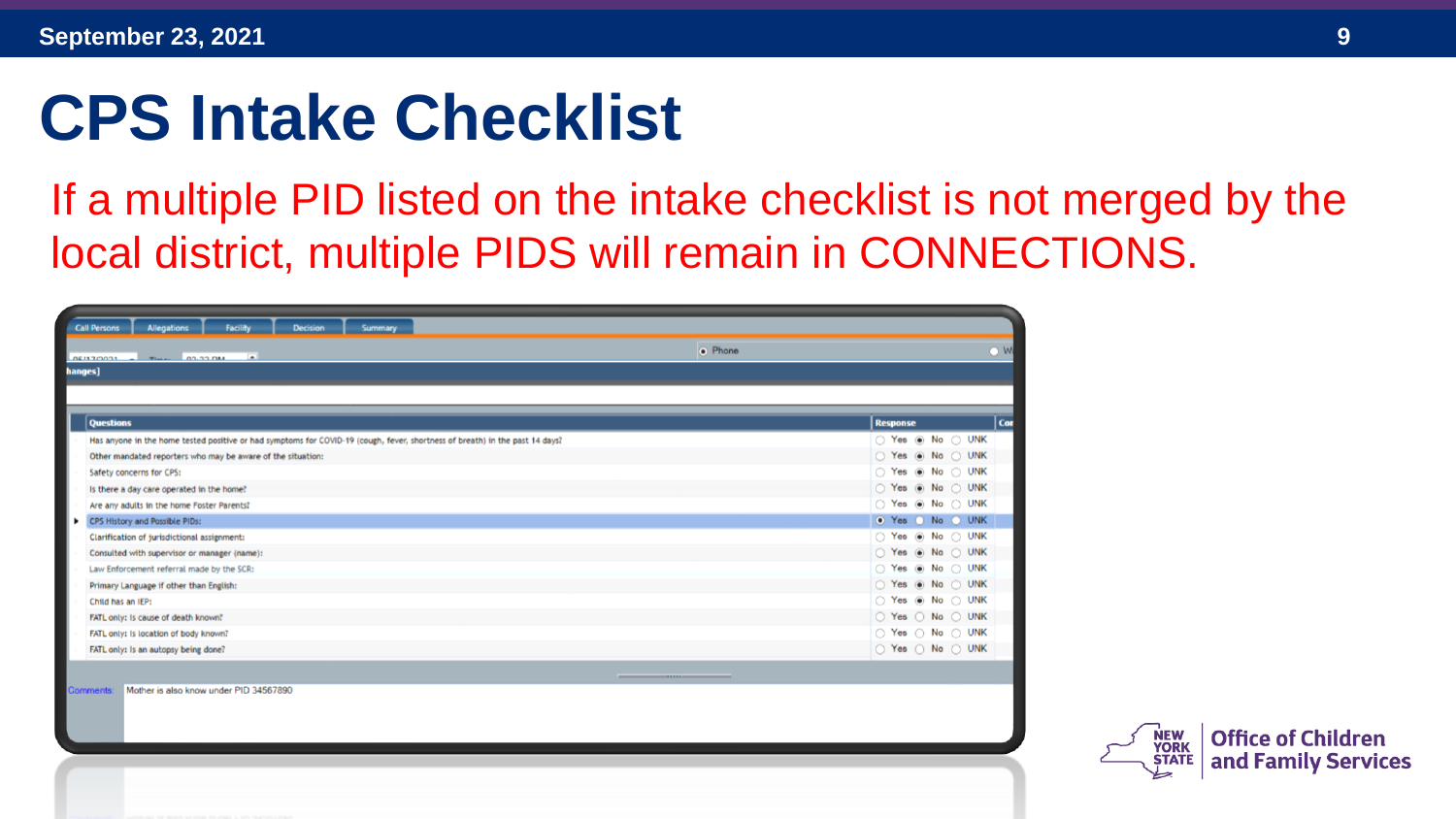#### **Multiple PIDS can be reduced at CPS intake by: CPS Intake-Reducing Multiple PIDS**

- $\checkmark$  Entering all demographic information as presented by caller
- $\checkmark$  Carefully reviewing the person search results for each person entered and performing person relates
- $\checkmark$  Considering the family's address in a search when little demographic info is received
- $\checkmark$  Documenting multiple PIDS or possible PIDS in the intake checklist of the report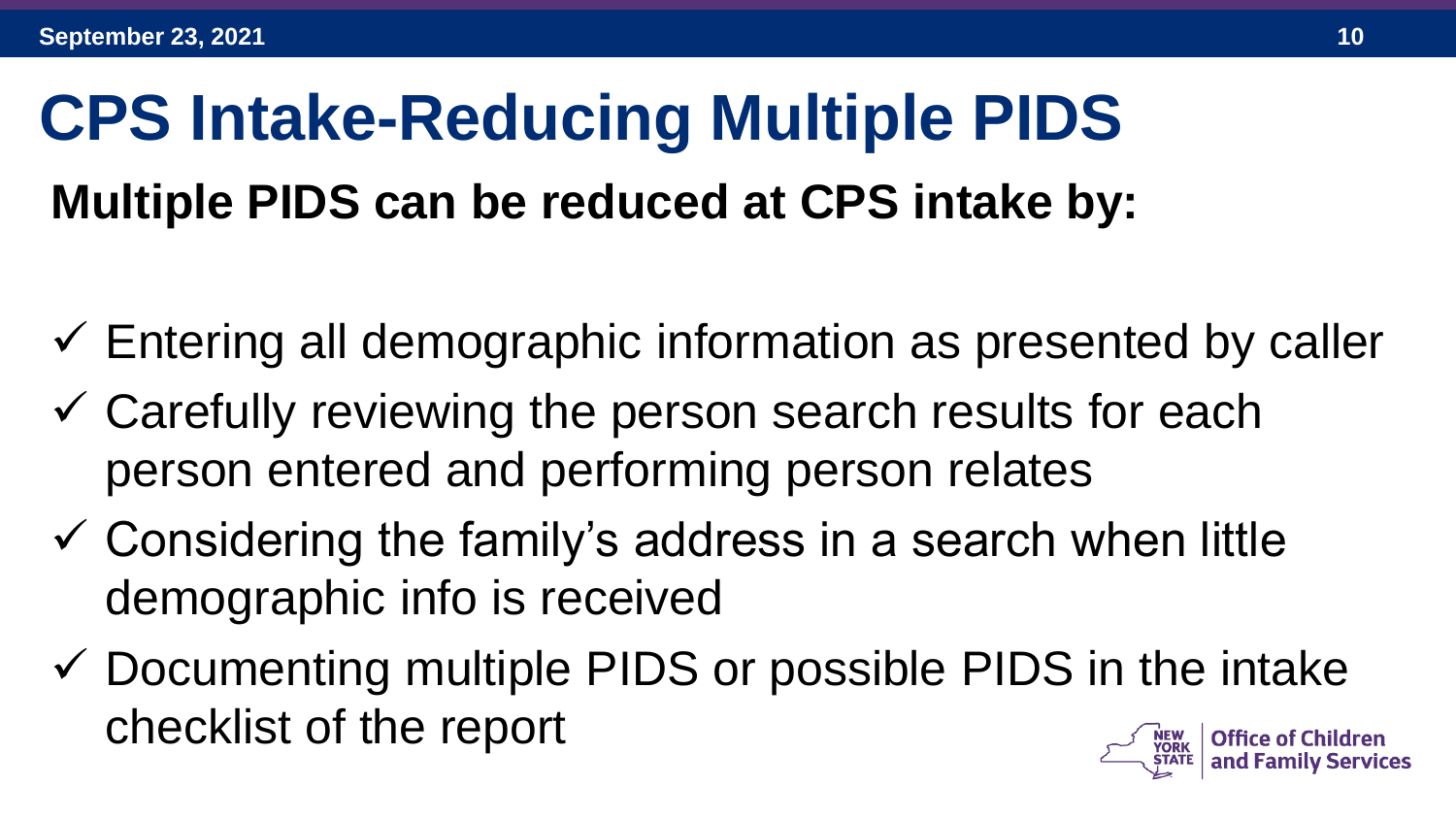## **CPS Intake-Reducing Multiple PIDS**

#### Example-Unknown, Unknown persons

|                                                                                                                                                                                                                       | ******* WARNING *******<br>CONFIDENTIAL INFORMATION<br>AUTHORIZED PERSONNEL ONLY                                                       |                                                                                                          |                                                                         |                                                           |
|-----------------------------------------------------------------------------------------------------------------------------------------------------------------------------------------------------------------------|----------------------------------------------------------------------------------------------------------------------------------------|----------------------------------------------------------------------------------------------------------|-------------------------------------------------------------------------|-----------------------------------------------------------|
| DATE REPORTED<br>: 07/26/2021<br>TIME REPORTED<br>$: 01:59$ PM<br><b>CLASSIFICATION</b><br>: CPS - Familial<br><b>INTAKE TYPE</b><br>: Initial<br>DUP. OF STAGE ID<br>11<br>Sensitive Issues : N<br>Worker Safety : N | PRIMARY WORKER<br>COUNTY/ZONE<br><b>SECONDARY WORKER</b><br>COUNTY/ZONE<br>WORKER TAKING INTAKE<br>COUNTY/ZONE<br>Special Handling : N | <b>SUMMARY</b><br>: Filipski, Christin<br>$:$ ERIE<br>÷.<br>÷.<br>: 36054283<br>: State Central Register | (A14)                                                                   |                                                           |
|                                                                                                                                                                                                                       |                                                                                                                                        | LIST OF PRINCIPALS                                                                                       |                                                                         |                                                           |
| ADDR # NAME<br>Line<br><b>PO1</b><br>Unknown, Unknown<br>01<br>ETHNICITY / RACE: Not Reported / Not Reported                                                                                                          | <b>RELATIONSHIP</b><br><b>AKA</b><br>Mother                                                                                            | <b>ROLE</b><br>Algd Sub                                                                                  | DOB (AGE)<br>TYPE<br><b>DOD</b><br><b>SEX</b><br>01/01/1996 (25) A<br>F | PERSON ID<br>LANG<br>EL.<br>Line<br>EN<br>01<br>48652232  |
| 02<br>P <sub>01</sub><br>Unknown, Unknown<br>ETHNICITY / RACE: Not Reported / Not Reported                                                                                                                            | Child                                                                                                                                  | Mal Child                                                                                                | F 01/01/2016 (5) A                                                      | 48652233<br>EN<br>02                                      |
|                                                                                                                                                                                                                       |                                                                                                                                        | REPORTED ADDRESS INFORMATION                                                                             |                                                                         |                                                           |
| ADDR #<br><b>STREET</b><br>123 MAIN ST<br>01                                                                                                                                                                          | <b>CITY</b><br><b>BUFFALO</b>                                                                                                          | ZIP<br>ST<br>14203<br>NY.                                                                                | <b>ADDR</b><br>TYPE<br>PHONE<br><b>CNTY</b><br>CD<br>ERIE<br>RS         | <b>PHONE</b><br><b>TYPE</b><br>ADDR #<br><b>EXT</b><br>01 |

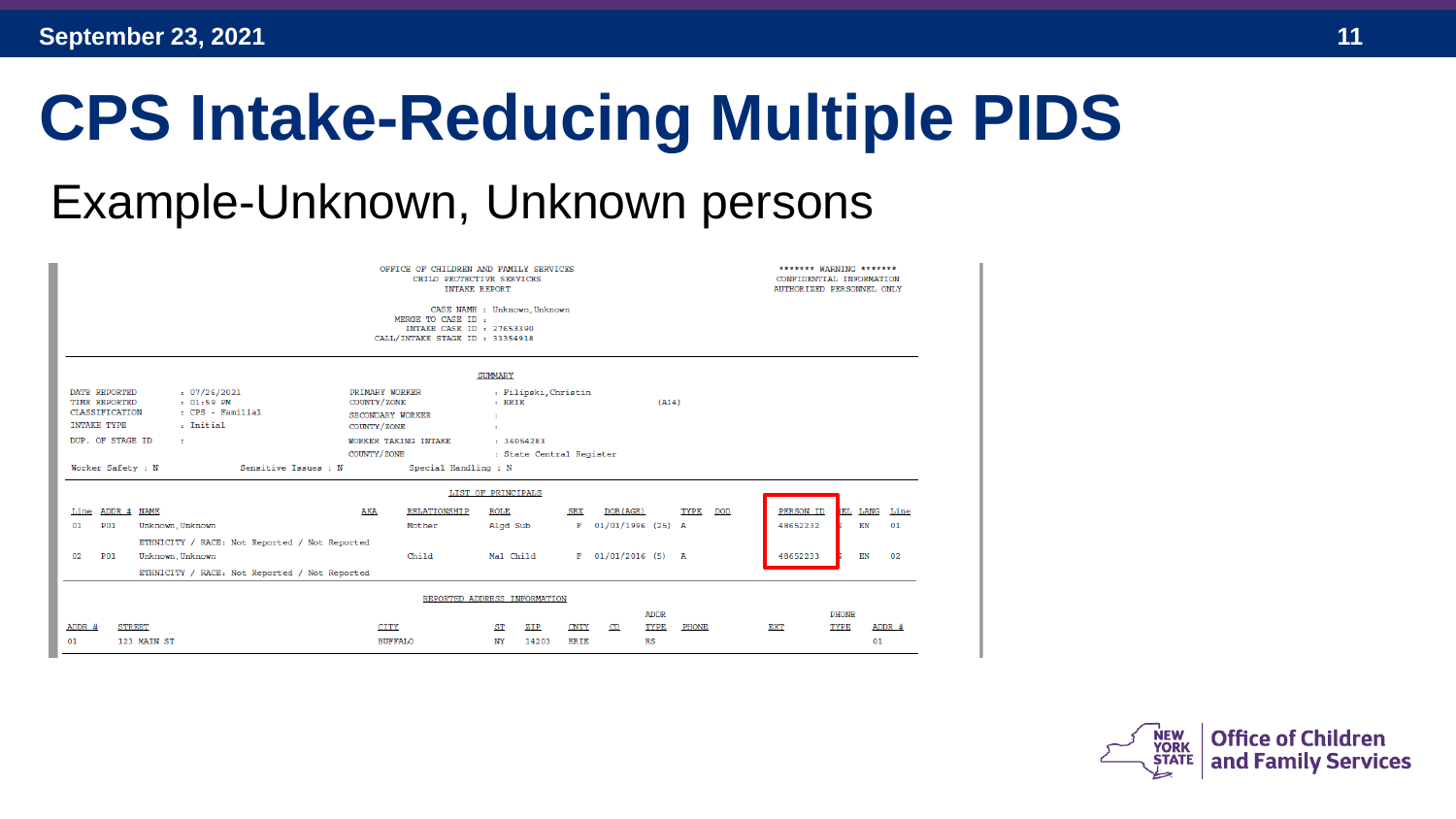## **CPS Investigation (INV) and Family Assessment Response (FAR)**

After you obtain the name for a person listed as "unknown, unknown" in CONNECTIONS:

- ❑ You must perform a person search to see if that person exists in CONNECTIONS
- ❑ If that person does exist, you must perform a person merge to join their identities/PIDS

If this is not done, you have left multiple PIDS in CONNECTIONS!!!

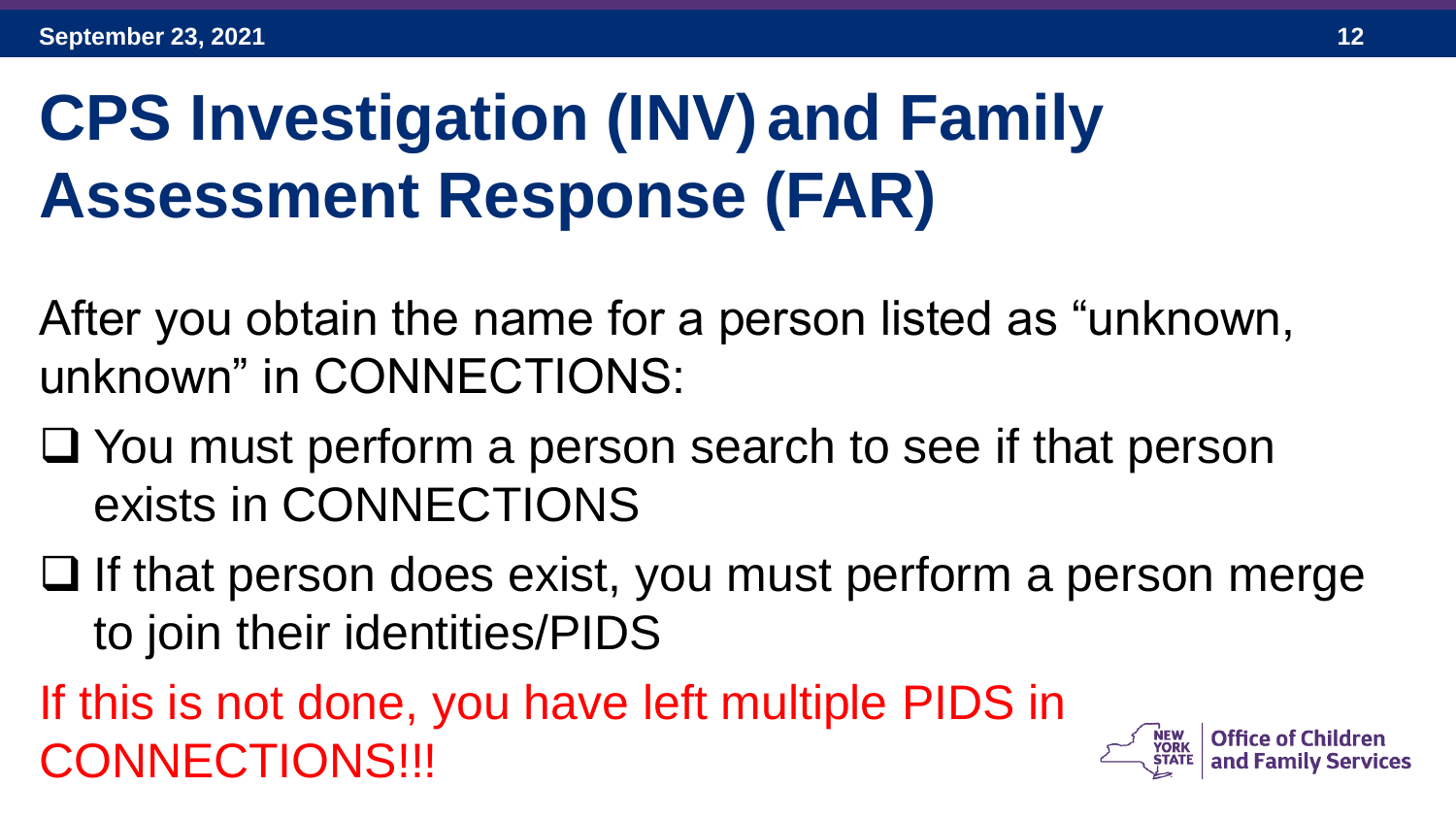## **CPS Investigation (INV) and Family Assessment Response (FAR)**

After you obtain the name for a person listed as "unknown, unknown" in CONNECTIONS:

Changing the name of your unknown, unknown when that person already exists is creating a multiple PID.

Warning Message in CONNECTIONS:

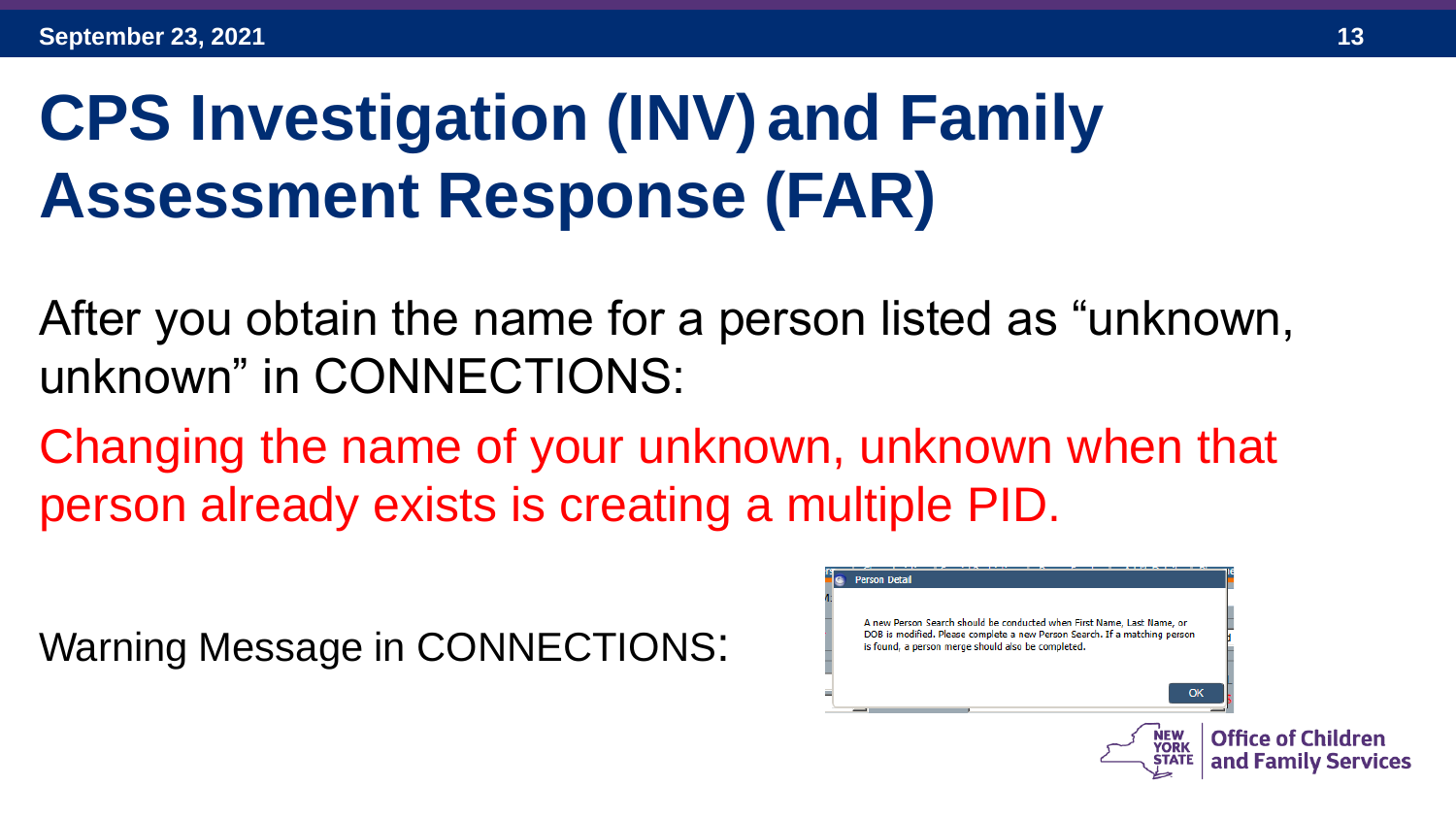## **CPS Investigation (INV) and Family Assessment Response (FAR)**

#### Adding a person to an Investigation (INV)

When adding a person to an INV stage, a proper person search must be performed, and a person relate must be done if this person is found in CONNECTIONS.

If two PIDS are found for this person, you must relate to one of the PIDS and perform a person merge to combine the two remaining PIDS.

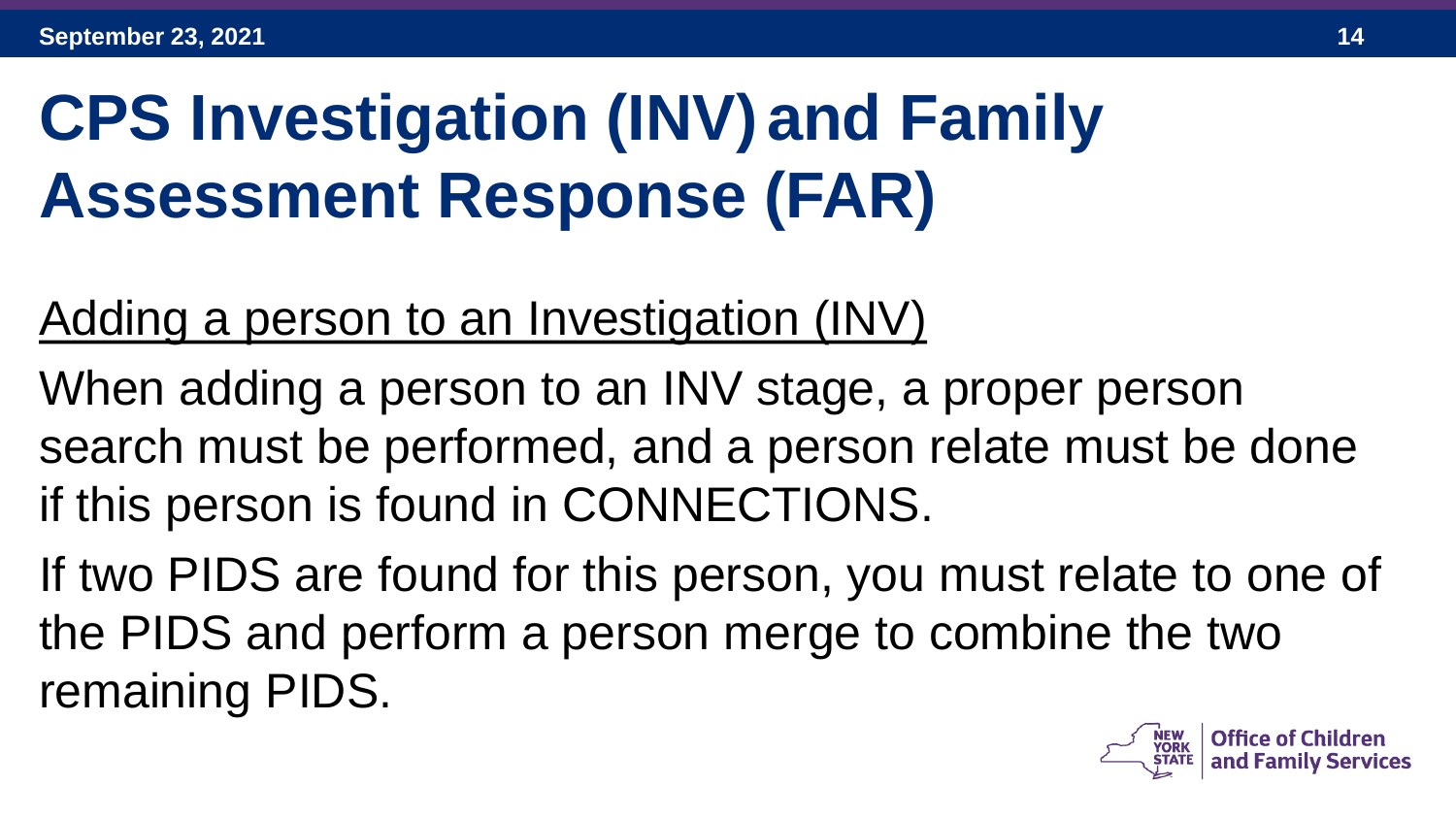## **Family Services Intake (FSI)**

❑ If an FSI stage is created from an INV stage, make sure that all name information is complete. Just like in INV/FAR, the expectation is that partial names should not be left in the system. A proper person search must be performed, and a person merge(s) done when appropriate.

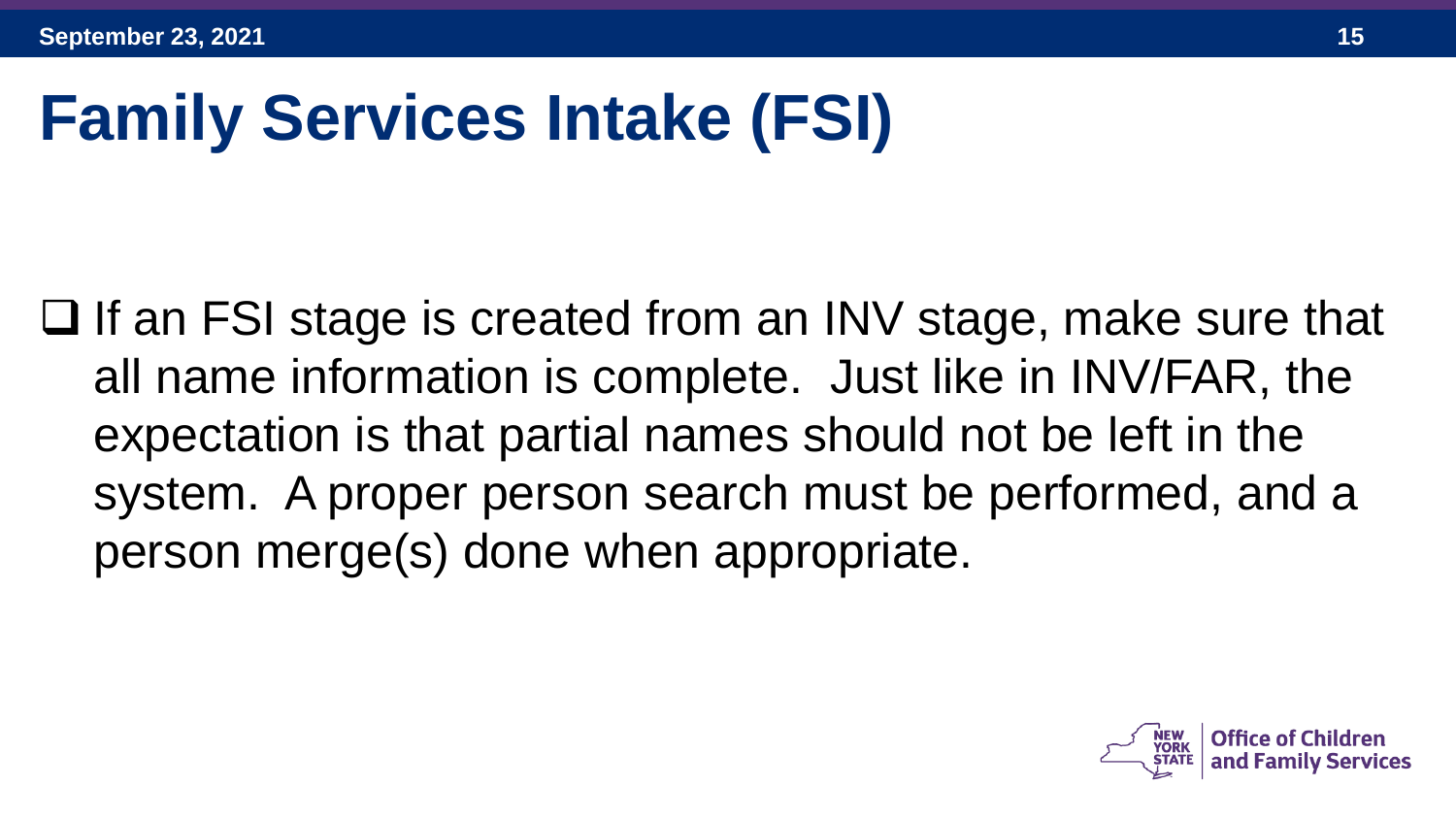#### **Family Services Intake (FSI)**

❑ If an FSI stage is created from scratch, a thorough person search must be done on each person entered and a person relate performed if that person has a PID in CONNECTIONS. If this is not done, you maty have created multiple PIDS and this can affect the services provided to the family.

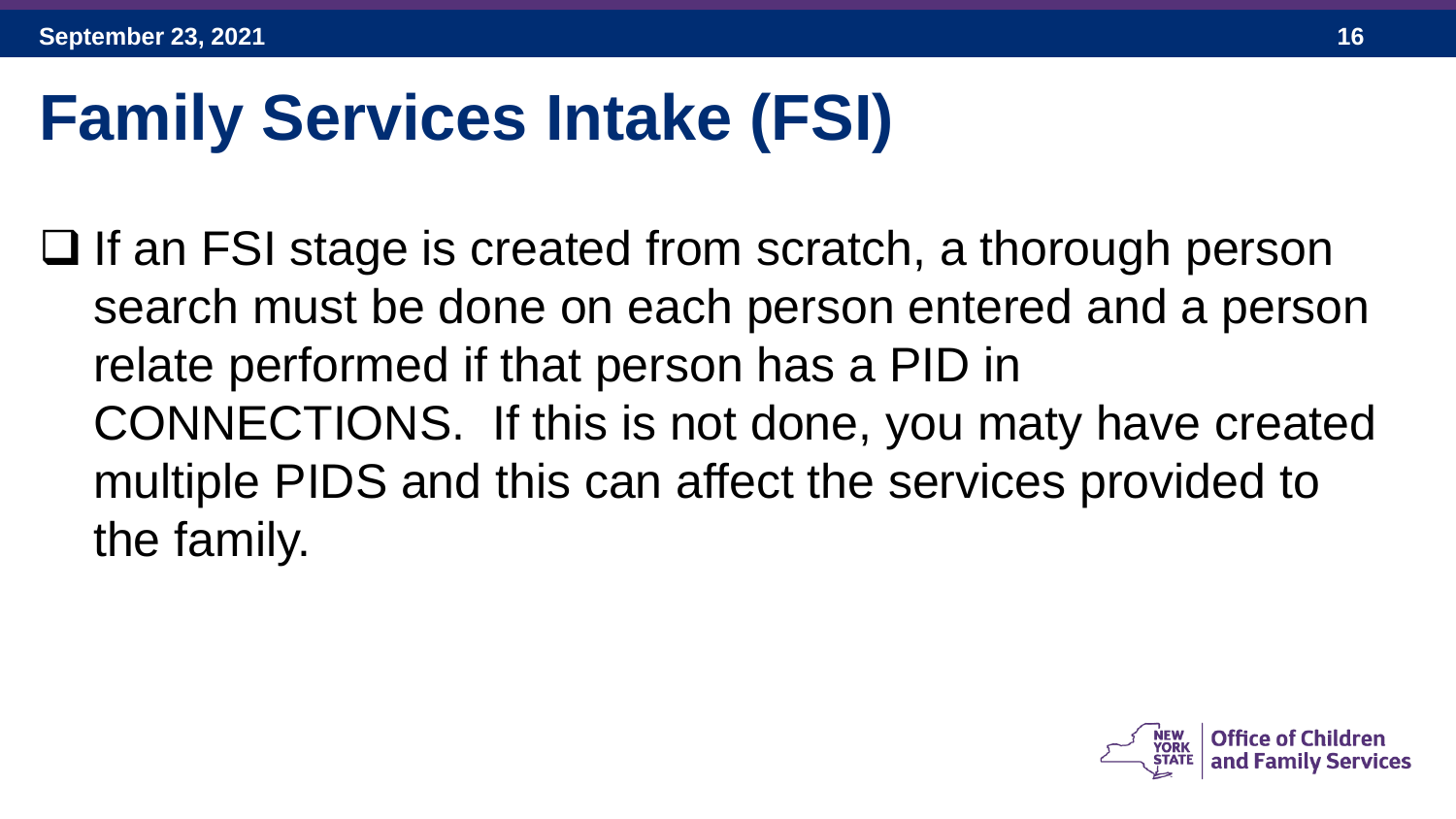#### **FAD**

When creating a FAD or adding home members, the Foster Parent may have an existing PID in CONNECTIONS. These should be related, no matter what stage(s) the existing PIDS were from. If this is not done, it could result in an unsafe environment for children.

You should not create multiple PIDS for the same person, even if they are a foster parents and a biological parent in each PID.

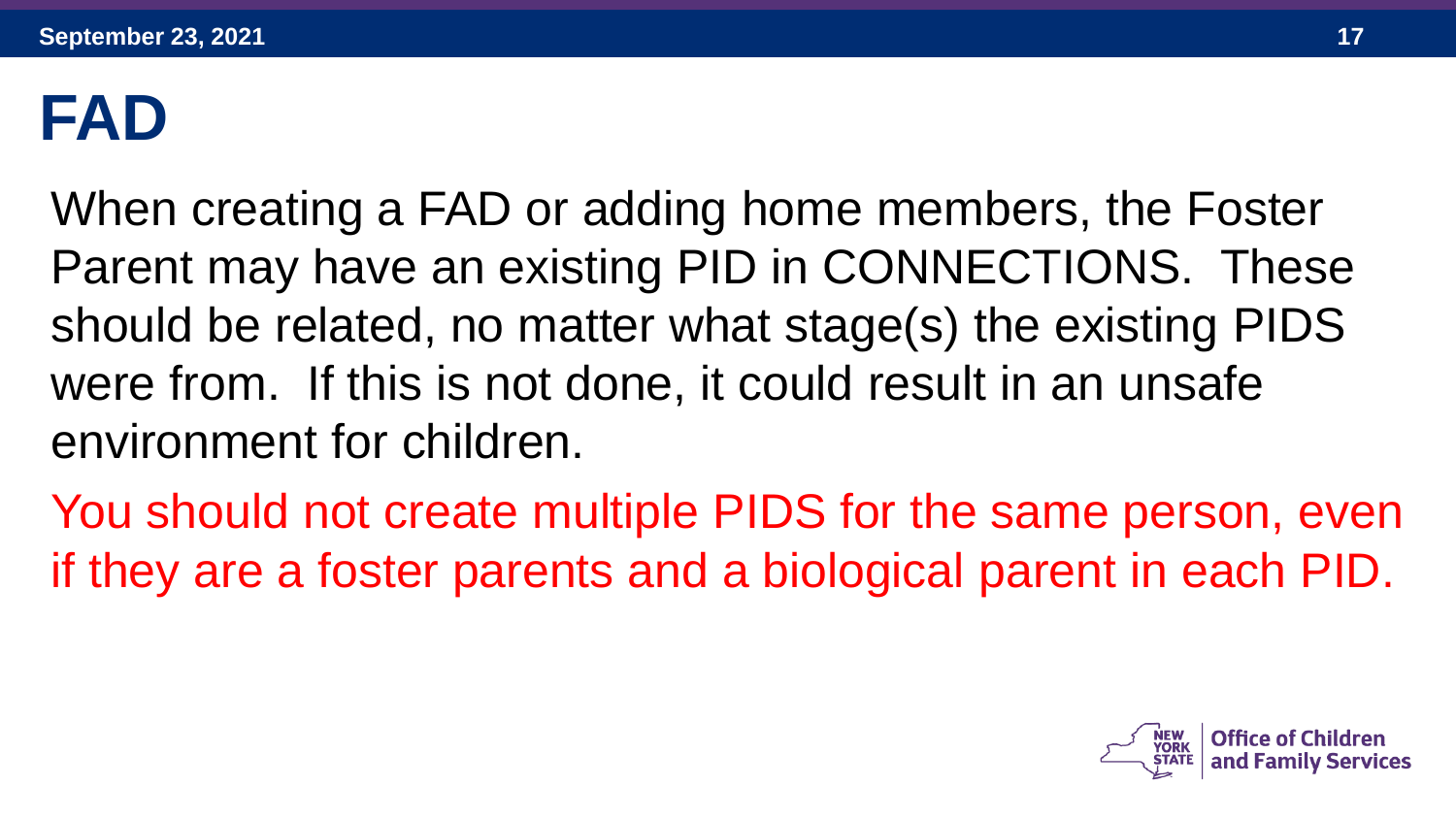## **Family Services Stage (FSS)**

When a Multiple PID is created in the FSS stage, it can create various problems

- Issues with Adoption due to incomplete records
- Issues in Activities due to duplicate entries
- Issue with CINs
- Issues with Placement



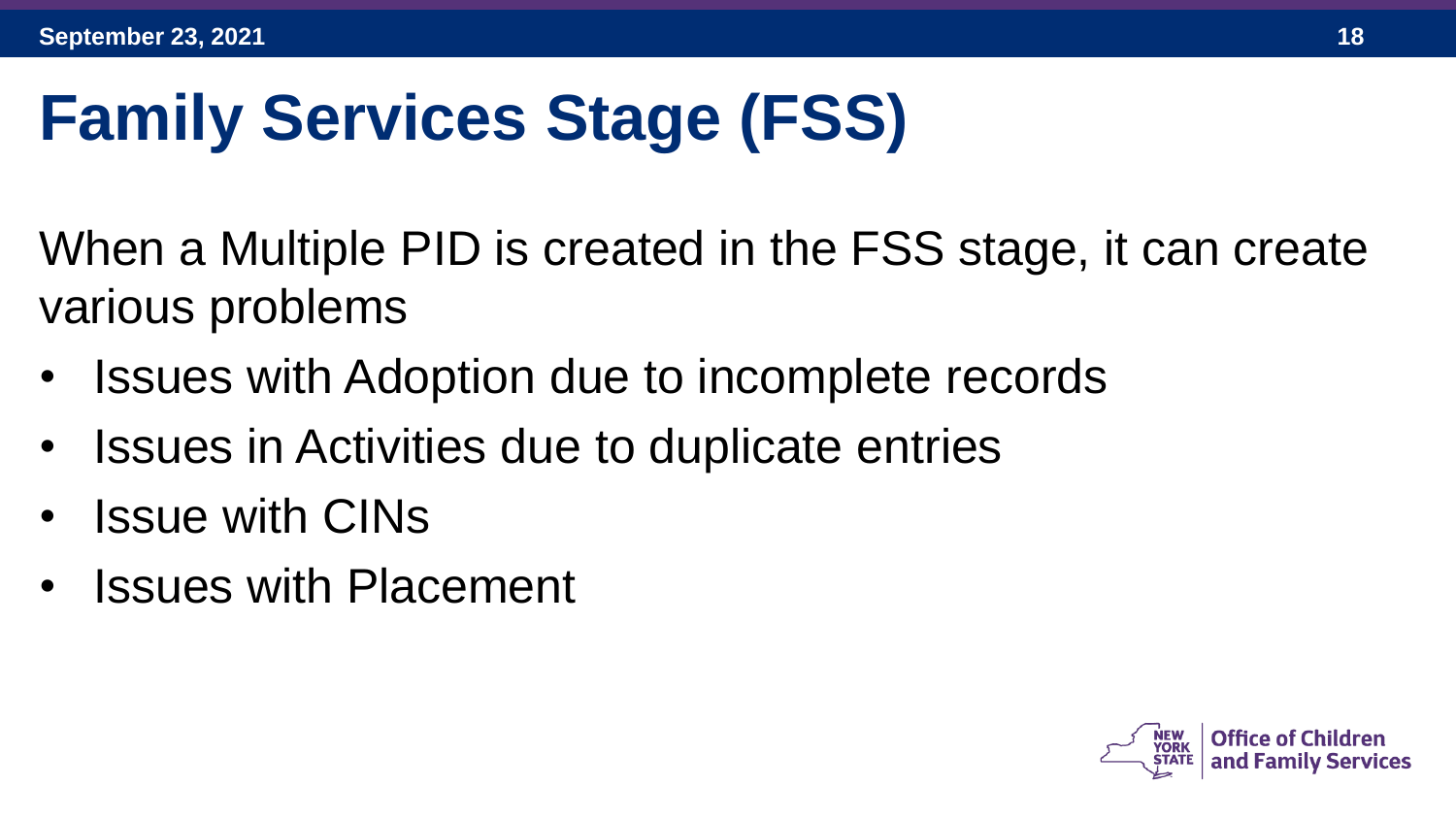#### **Multiple PID Issue-Placement**

|                                          | <b>PERIX INJUR</b>                              |     |                                 |             |                             |            |                 |            |            |                                                                                                           |            |                    |              |                 |                                                                         |                |            |                             |                             |
|------------------------------------------|-------------------------------------------------|-----|---------------------------------|-------------|-----------------------------|------------|-----------------|------------|------------|-----------------------------------------------------------------------------------------------------------|------------|--------------------|--------------|-----------------|-------------------------------------------------------------------------|----------------|------------|-----------------------------|-----------------------------|
| Common                                   | 4 Placement - Collins, Alisha                   |     |                                 |             |                             |            |                 |            |            |                                                                                                           |            |                    |              |                 |                                                                         |                |            |                             |                             |
| <b>List Assignments</b>                  |                                                 |     |                                 |             |                             |            |                 |            |            |                                                                                                           |            |                    |              |                 |                                                                         |                |            |                             |                             |
| Change Case(Sta<br>CD                    |                                                 |     | Requests for Placement Services |             |                             |            |                 |            |            |                                                                                                           |            |                    |              |                 |                                                                         |                |            |                             |                             |
| <b>Case Summary</b>                      | <b>Options</b>                                  |     |                                 |             |                             |            |                 |            |            | Request ID Stage Name Originating Stage ID Stage Type Creation Date Requested Placement Date Tnitiated By |            |                    |              |                 | Request Status   Created By   Worker Assigned   Responses   Closed Date |                |            | <b>Outcome Status</b>       | Placement Resource          |
| Assign                                   | Requests containing only end-<br>dated children | Τ6. |                                 |             |                             |            |                 |            |            |                                                                                                           |            |                    |              |                 |                                                                         |                |            |                             |                             |
| <b>Stage Actions</b>                     | <b>Child Options</b>                            |     | 49236                           |             | Collins, Alisha 33344497    |            | <b>FSS</b>      | <b>CWS</b> | 07/30/2021 | 07/30/2021                                                                                                |            | Luter, Latoi       | Referred     | A66             | Rodriguez, Adetutu 7                                                    |                |            |                             |                             |
| <b>Display All Case</b>                  | <b>Child Characteristics</b>                    |     | 48684                           |             | Collins, Alisha 33344497    |            | <b>FSS</b>      | <b>CWS</b> | 07/24/2021 | 07/30/2021                                                                                                |            | Lorenzotti, Alvaro | Closed       | A66             | Rodriguez, Adetutu                                                      |                | 07/30/2021 | No Suitable Placement Found |                             |
| <b>Progress Notes</b>                    | <b>Prior Placements - Child</b>                 |     | 48573                           |             | Collins, Alisha 33694522    |            | <b>INV</b>      | <b>SUB</b> | 07/22/2021 | 07/24/2021                                                                                                |            | Santos, Kelly      | Closed       | A66             |                                                                         | $\overline{0}$ | 07/24/2021 | Place                       | <b>Acs Childrens Center</b> |
| <b>Person List</b>                       | <b>Placement Evaluation</b>                     |     |                                 |             |                             |            |                 |            |            |                                                                                                           |            |                    |              |                 |                                                                         |                |            |                             |                             |
| Safety Assessme<br><b>Risk Assessmen</b> | <b>Special Restrictions</b>                     |     |                                 |             |                             |            |                 |            |            |                                                                                                           |            |                    |              |                 |                                                                         |                |            |                             |                             |
| <b>Allegations</b>                       | <b>Placement Options</b>                        |     |                                 |             |                             |            |                 |            |            |                                                                                                           |            |                    |              |                 |                                                                         |                |            |                             |                             |
| <b>Investigation Con</b>                 | <b>Priority Criteria</b>                        |     |                                 |             |                             |            |                 |            |            |                                                                                                           |            |                    |              |                 |                                                                         |                |            |                             |                             |
| Safety Assessme                          | <b>Referral Detail</b>                          |     | Placement Request Details       |             |                             |            |                 |            |            |                                                                                                           |            |                    |              |                 |                                                                         |                |            |                             |                             |
| <b>Investigation Actio</b>               | <b>Help</b>                                     |     |                                 |             | Children Needing Placement: |            |                 |            |            |                                                                                                           |            |                    |              |                 |                                                                         |                |            |                             |                             |
| <b>Sex Trafficking 9</b>                 |                                                 |     |                                 |             |                             |            |                 |            |            |                                                                                                           |            |                    |              |                 |                                                                         |                |            |                             |                             |
| <b>Missing Child</b>                     |                                                 |     |                                 | <b>Name</b> |                             | l DOB      | Age             | <b>Sex</b> | $ $ PID    | <b>Street Address</b>                                                                                     | PO Box Apt | City               | <b>State</b> | <b>Zip Code</b> | Stage ID                                                                | <b>Stage</b>   | Stage Type | <b>Verification Status</b>  | <b>Actual Placer</b>        |
| <b>Review Intake</b>                     |                                                 |     | ⊽                               |             | <b>Collins, Arthur</b>      | 08/28/2020 | $\mathbf{0}$    |            | 48546479   | 100 W 42ND ST                                                                                             |            | <b>NEW YORK</b>    | <b>NY</b>    | 10036-6501      | 33344497                                                                | <b>FSS</b>     | <b>CWS</b> |                             |                             |
| <b>Local Protocol</b>                    |                                                 |     |                                 |             | Collins, Freddy             | 01/19/2013 | 8               | M          | 38819511   | 100 W 156TH ST                                                                                            | APT 3A     | <b>NEW YORK</b>    | NY           | 10032           | 33344497                                                                | <b>FSS</b>     | <b>CWS</b> |                             |                             |
| Foster Home Iden                         |                                                 |     |                                 |             | Collins, Freddy             | 01/19/2013 | 8               | M          | 49474051   | 100 W 156TH ST                                                                                            |            | <b>NEW YORK</b>    | <b>NY</b>    | 10032           | 33694522                                                                | <b>INV</b>     | <b>SUB</b> |                             |                             |
| <b>Family Relationsh</b>                 |                                                 |     | $\overline{\smile}$             |             | Collins, Kelly A            | 04/04/2009 | 12 <sup>2</sup> |            | 33090786   | 100 W 42ND ST                                                                                             |            | <b>NEW YORK</b>    | <b>NY</b>    | 10036-6501      | 33344497                                                                | <b>FSS</b>     | <b>CWS</b> |                             |                             |
| Photos/Docs<br>View All Photos/D         |                                                 |     |                                 |             |                             |            |                 |            |            |                                                                                                           |            |                    |              |                 |                                                                         |                |            |                             |                             |
| Placement                                |                                                 |     |                                 |             |                             |            |                 |            |            |                                                                                                           |            |                    |              |                 |                                                                         |                |            |                             |                             |
| August                                   |                                                 |     |                                 |             |                             |            |                 |            |            |                                                                                                           |            |                    |              |                 |                                                                         |                |            |                             |                             |

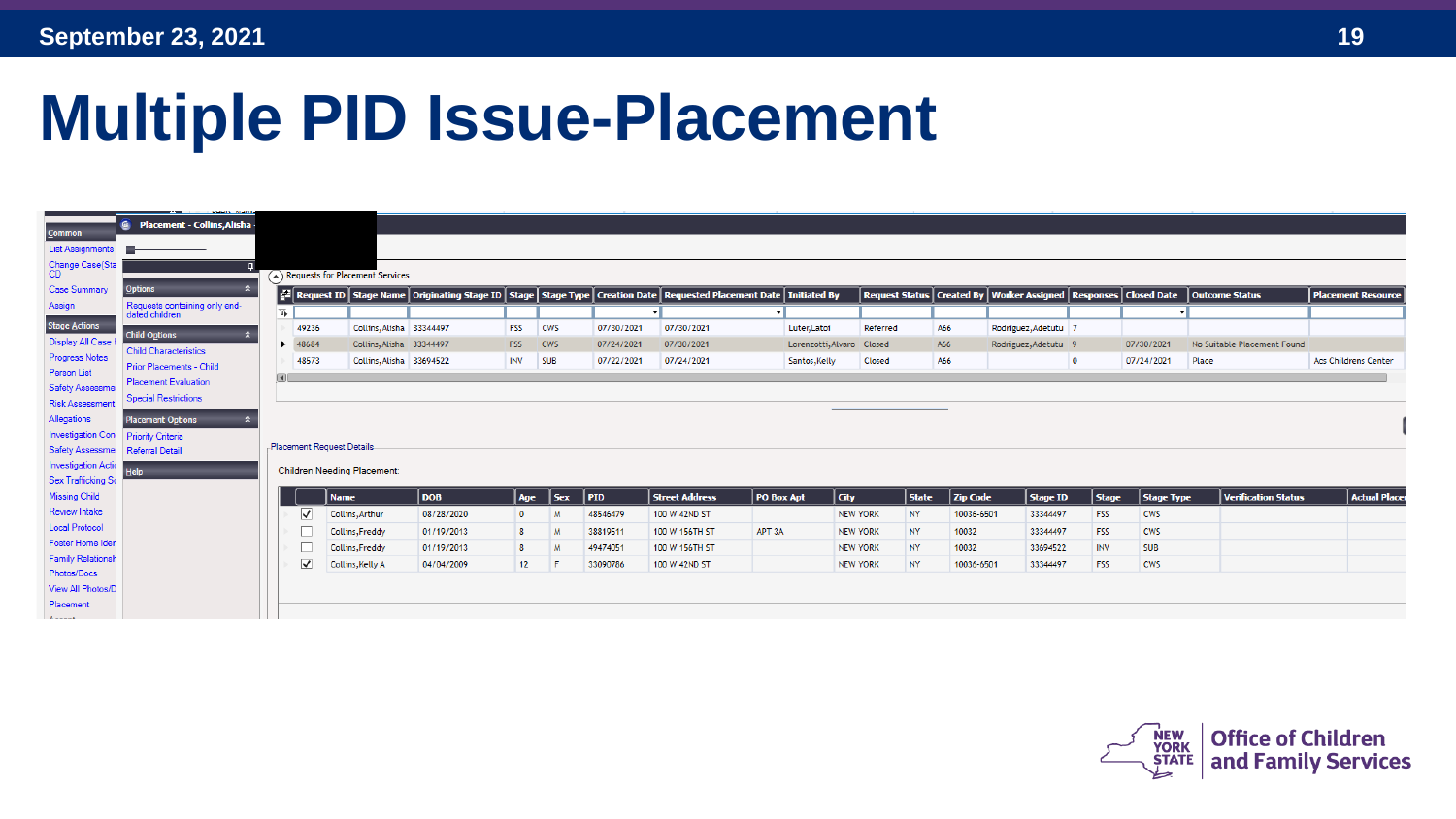#### **CPS \*INT\*INV/FAR\* \*FSI/FSS\* \*FAD\***

#### **Multiple PIDS can be reduced by:**

- ✓ Gathering correct and complete demographic information at intake and in the field
- $\checkmark$  Accurate entry of this data into CONNECTIONS
- $\checkmark$  Performing person Merges as able appropriate